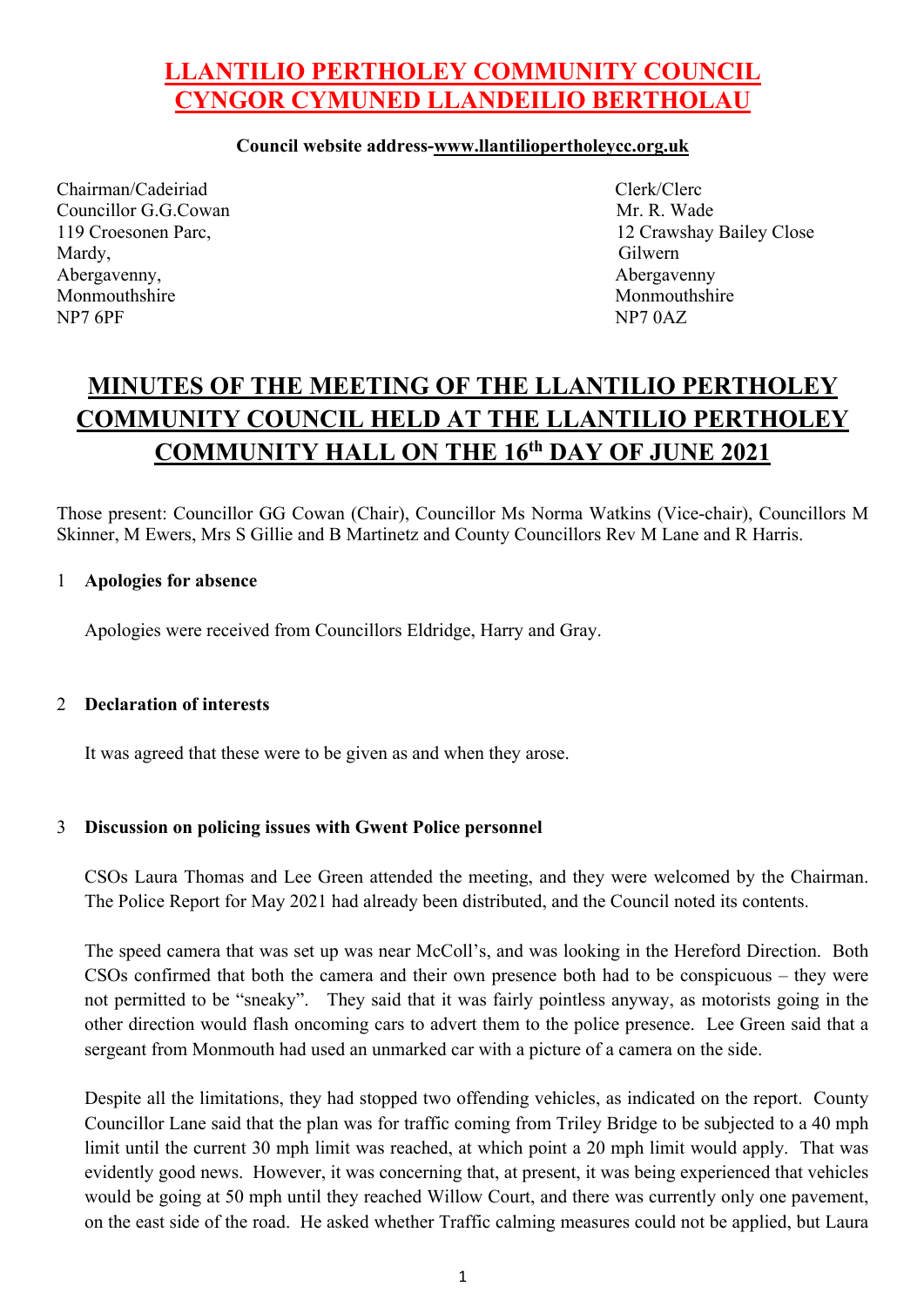Thomas said this was not justified by the statistical results. Councillor Mrs S Gillie said that she was especially concerned at motor bikes doing circuits, using the road as a race-track. County Councillor Harris asked about the Community Speed Camera, and Lee Green said he would speak to the ward manager. Councillor Cowan said that about two or three years previously there had been a suggestion that members of the public would be trained to use speed guns, but nothing happened.

The Clerk read out a letter he had written on behalf of the Council to Mr Pugh of Pontrilas Saw Mill, requesting that their lorries should use the by-pass unless travelling west, which made due allowance for the problem of the sharp turn by the Angel Hotel. Councillor Cowan said he had never known that to be a problem. Councillor Lane said that, when he had seen Mr Phil Davies, he had been promised that traffic could use the by-pass save when going west, but this seemed not to be the case now. Lee Green said he would speak to them. Councillor Cowan said it had been going on for 50 years, and asked if there could not be a weight limit.

The officers then left the meeting, and Councillor Cowan thanked them for attending.

#### 4 **To receive the Monthly update reports from County Councillors.**

County Councillor Harris said that things were still quiet, but commented that there was less than a year until there would be elections again.

He said that the issue of the surface of Hereford Road was going to be debated, although Councillor Ms N Watkins said that her information was that work was definitely going to start in August – she had actually received a warning letter through her letter-box.

The Boundary Commissioners had reported finally  $-$  it was intended there should be 46 County Councillors.

The proposed development at Glebe Cottage was still not resolved. There had been an amendment – porches were now to be put in. Comments were still awaited from the Wildlife Trust and those responsible for bats. The Welsh Assembly would be considering especially the wild life issue, and the matter was still being considered.

### 5 **To approve the Minutes of the meeting held on the 12th May 2021**.

The Minutes were approved

#### 6 **To consider Matters arising from the Minutes of the meeting held on the 12th May 2021**

Page  $2 - 7$  (b) – Councillor Ms N Watkins said she was going to be interviewing a husband and wife on Friday in relation to the advertisement for Caretaker and Cleaner. The issue was far from resolved.

Page  $2 - 7$  (c) – The Clerk said that Jane Lee, Clerk to Abergavenny Town Council, had told him that her Council had decided against a joint approach to the Welsh Government to the transport issue.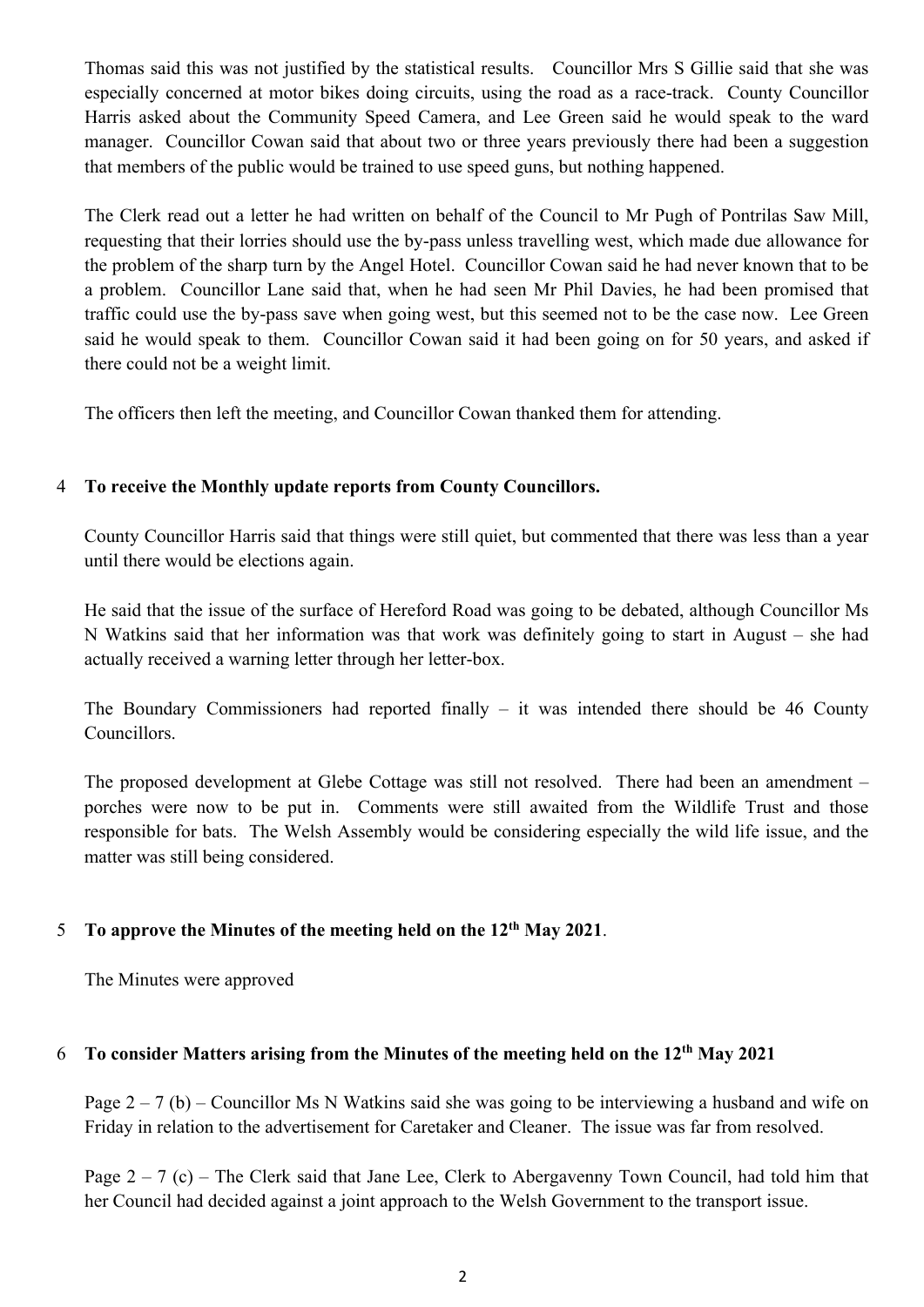Page  $3 - 7(d)$  – In relation to the markings in the car park, the Clerk said that Highways at MCC had emailed to confirm their willingness to be involved. He would continue to exert what pressure he could.

Page 3 - 8 (b) – The Clerk read out a letter from the Monmouthshire County Council which indicated that a complaint against an individual Councillor had been investigated, and that no action had been recommended. Councillor Cowan said that the issue had been resolved and was now closed.

Page  $4 - 12$  – The Clerk said he was still trying to remedy the issue with the flooring of the children's playground. Councillor Cowan said this was urgent as children could be injured. The flooring needed to be re-laid. It was agreed that urgent action was required. Plenary powers were agreed for the Chair and Vice-Chair to deal with this if required.

#### 7 **To consider correspondence received**.

(a) The issue of the Councillor's Allowance arose as a result of the Clerk announcing that he had received a letter from the Independent Remuneration Panel about the return. Councillor Martinetz spoke about the Councillor's Allowance. It had been made clear to him that he was entitled to an allowance of £150. In anticipation of receiving this, he had paid two cheques for £75 to two charities. Now he had been told that the allowance was taxable, and that the Clerk had to deduct tax at source from the payment. Councillor Skinner read out a text from the Clerk on the 11<sup>th</sup> April, which told him that he was "entitled to £150 as of right." Councillor Cowan said that he had arranged for a cheque to be drawn on his behalf to reflect his allowance of £650 (£500 as Chairman and £150 as a Councillor) and sent to a charity of his choice. The cheque had in fact been returned by the bank because of problems over the signatories, but the fact remained that he was committed to the gift to the charity, and would have to make up the money himself if he did not receive it in full.

The Clerk said that he had made enquiries when the issue of the Allowance was raised *(see Council Minutes for March 2021 item 6(b))*. His information then had been that he was permitted to pay the £150 gross of tax, particularly if (as he had been told would be almost universally the case) the money was to become a charitable donation. He accepted that he had paid out one cheque to a Councillor on that basis, and texted Councillor Skinner to that effect. However, he had subsequently become uncertain about the issue, and he had therefore made enquiries of One Voice, asking for guidance. That reply was absolutely clear: the payments had to be made via the PAYE scheme, as if the Councillor was an employee. He had e-mailed all Councillors on the 19<sup>th</sup> May to inform them.

Councillor Cowan said he had made telephone enquiries of HMRC, and had been told there was no need for the money to be dealt with under the PAYE scheme, and Councillor Skinner said he had also telephoned HMRC and was told that he did not have to pay tax if his income was less than £12,000. The Clerk said that he himself was very sorry about the need for the allowance to be treated in the way described by One Voice, but it was clearly the law, and he had to abide by it. County Councillor Harris said that his allowances, both from the County Council and Town Council, were treated in that way. He suggested a conversation with the monitors to clarify the situation.

Councillor Cowan said that One Voice were only a consultative body and not "in charge" of the Council. He said that. He said that the Clerk should not be required to know the necessary personal details of each Councillor because of data protection.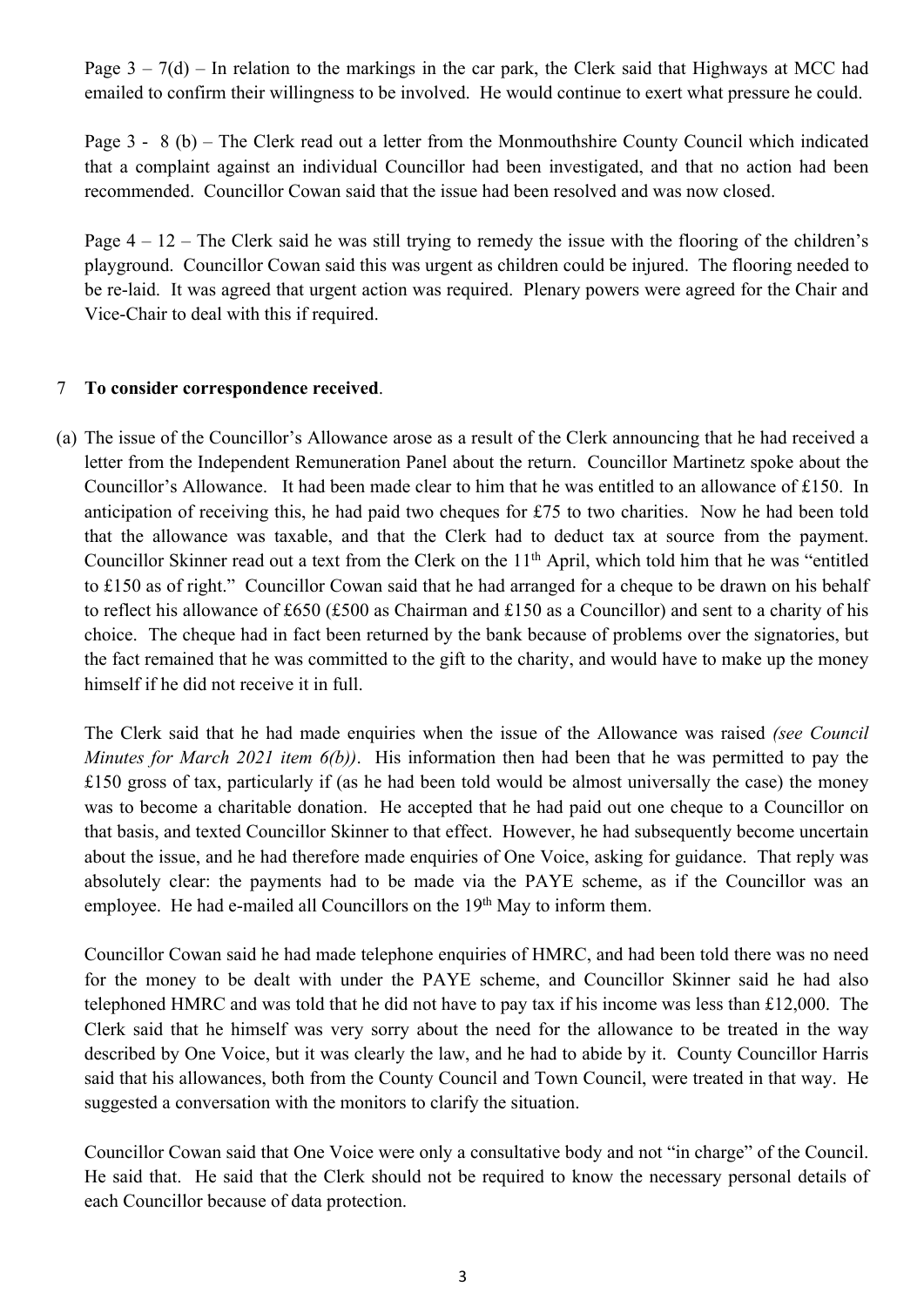The Clerk said that it was important to be sure about this. He asked the Council to allow him to check the position, and to come to the Council at the next meeting with definite information. County Councillors Lane and Harris supported that view, and County Councillor Harris said there was a risk that the Clerk was being pressured into doing something impermissible.

The Chairman said that he was not prepared to wait. Councillor Martinetz made a proposition, seconded by Councillor Skinner, that the Clerk should be compelled to issue cheques today to those Councillors who wanted it. The Chairman said that the Council would take full responsibility for making that decision. The proposal was carried by a majority vote, Councillor Mrs Sarah Gillie abstaining. County Councillor Harris did not vote.

(b) The Clerk said that he had received the final Recommendations Report regarding electoral arrangements. Croesonen will now be Crosesonnen. Mardy would remain as at present, and there would be one County Councillor for each. The report included mention of the objections to the movement of Llwynu Road and Vale View into the Abergavenny Town Council area.

#### 8 **To consider planning matters.**

- (a) DM/2021/00316 3 Gwent Road Extension. This had been left open from last meeting because inadequate information had been provided, and, especially, no application form had been published. The Clerk said that it was now known that the applicant is Mrs Rae Thomas. However, the matter was still not clear because of possible problems with biodiversity. It was agreed that the Council would await a formal report.
- (b) DM/2018/00834 land west of Glebe Cottage housing development. This had already been debated. Monmouthshire County Council had approved the development in January, but it had then been called in by the Welsh Government, and a final decision was awaited.
- (c) 21/20005/FUL Tyr-y-Wen Farm Claire Gilbertson application to have an outdoor riding arena. This application was agreed.
- (d)  $21/19862/FUL$  Lower House Fields Mr & Mrs Alford to erect a Farmworker's Dwelling. The question arose as to whether this was actually be tied to the permission, or whether this might be a "back door" to an ultimate sale on the open market. It was agreed that an objection should be lodged.
- (e) DM/2021/00806 11 Crosesonen Parc Mrs M Last application to convert garage to workshop and rear extension – this application was agreed.

#### 9 **To consider the payment of Accounts.**

SSE - £2,391.06 Merlin - £320

It was agreed that Councillor Ewers should be refunded the £96.90 he had spent on materials for the memorial garden.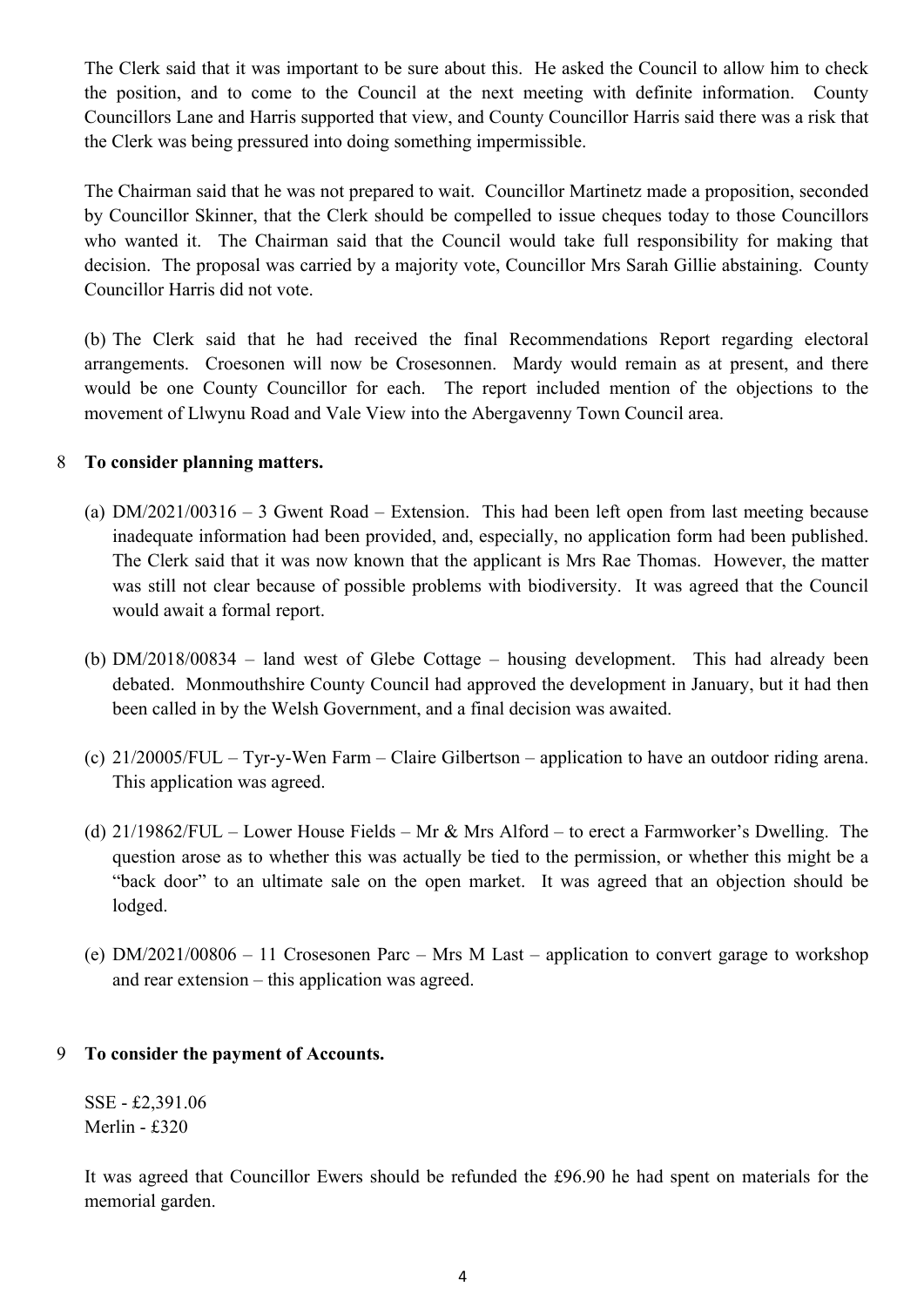The Council formally confirmed the payment of cheques to Playdale (£1639.64) and Zurich Insurance  $(f1,623.67)$ , and that the Clerk should be reimbursed the sum of £279 paid by him to Vision for the new printer

Concern was expressed at the possibility that Merlin were not emptying the refuse bins, and that there might be a need to ask the County Council to do so.

#### 10 **To consider the Financial Statement**

This had already distributed, together with comparative statement for the years 2019/20 and 2020/21. Councillor Ms N Watkins pointed out that one figure had been omitted for the year 2020/21, and the Clerk said that was a clerical error – the totals were correct – and he would ensure that this was remedied.

#### 11 **To consider any matters regarding the Playing Fields Committee**

- (a) Councillor Cowan reported back to the Council regarding the memorial garden, saying that work was progressing. Ten trees were going to be planted. He and Councillor Ewers would look at the issue together to see what else needed to be done.
- (b) The proposed use by the Welsh School of the playing-field for their sports was discussed. The Headteacher had asked for two weeks because, she had said, each class was having its own sports, and this could only be fitted in on a daily basis. Councillor Mrs S Gillie said that this was probably because of needing staff for supervision, and that the suggested use was during lunch-breaks. Councillor Martinetz proposed that the school should be allowed a week rather than a fortnight – the  $21<sup>st</sup>$  to  $28<sup>th</sup>$ June - and this was agreed. Councillor Ewers said he would be arranging to cut and mark the field for this purpose.

#### 12 **To consider matters relating to the Community Hall**

- (a) The Clerk said he had written to Mardy AFC to ask for their contribution towards the utilities. He accepted that the final figure, which covered two years, was somewhat prohibitive. Councillor Ms N Watkins said that the figures for the gas and electricity needed to be recalculated because the club had its own gas and electricity meters. The Clerk expressed his surprise that this had not been made clear by the club's secretary when replying to his e-mail. Councillor Ms N Watkins said she would check with the former caretaker as to the figures that would enable the recalculation to be done. The Clerk queried whether the gas bills were based only on estimated readings in any event, and that he would check on this. Clearly, visits by the representatives of the gas and electricity suppliers to read meters had not been possible during the lock-down. Councillor Mrs S Gillie asked whether it might be possible for separate bills to be put in.
- (b) The gents toilet was causing trouble. The roof had been repaired, but a leaking pipe had caused problems with the whole ceiling. It was agreed that the Chair and Vice-Chair would have plenary powers to get in a plumber.
- (c) The issue of reopening the Community Hall once more arose. Unfortunately, this was still ruled out by the pandemic. However, the search was still on to find a caretaker, and the need for sanitising would continue.